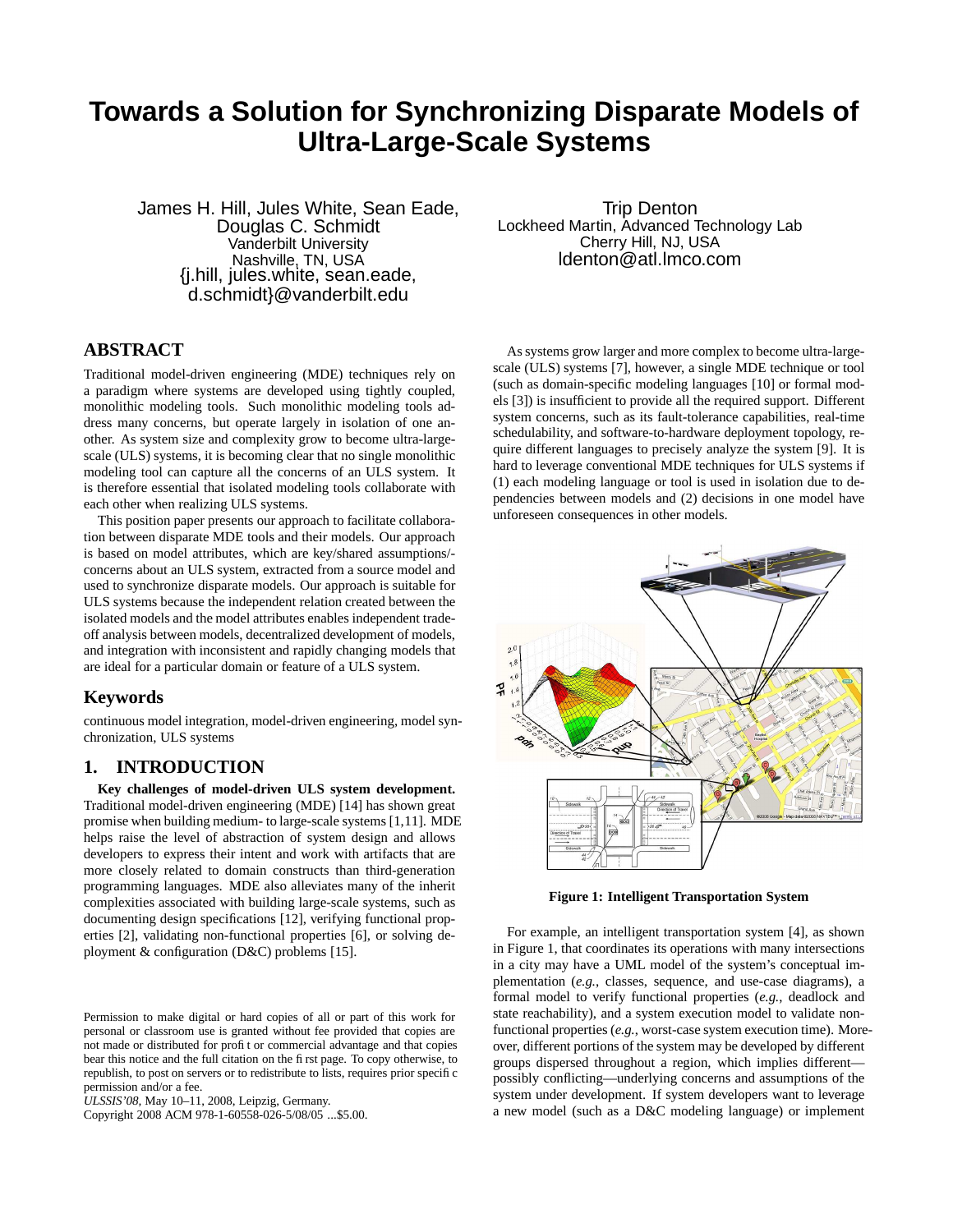new functionality (such as evaluating the effect of checkpointing the system's state), it is imperative that the ULS system's models collaborate to ensure each addresses their specific problem with the same underlying system assumptions and remain appropriately consistent with one another.

Maintaining consistency between models is necessary even for small-scale systems because a single model of a system is rarely sufficient to model all relevant aspects of a system. For smallscale systems it is feasible to maintain this consistency manually. Such an approach is problematic for ULS systems, however, since they are created by many developers, working in different organizations, distributed across many regions and domains, using multiple disparate MDE techniques and tools. When developers maintain consistency between these different modeling boundaries manually they often make assumptions about the ULS system to map the conceptual model to a concrete model that fits within their span of interest/responsibility.

For instance, in our intelligent transportation system example the UML model and the system execution model may have different assumptions about how checkpointing is implemented, or the formal model and system execution model may differ in their checkpointing frequency assumptions. These different assumptions also will affect how the D&C model deploys the realized ULS system. In particular, these assumptions create diverging and inconsistent solutions between models that need to collaborate to realize a working ULS system, such as the intelligent transportation system illustrated in Figure 1.

**Solution approach** → **Model synchronization via model interfaces and attributes.** To address the problem of collaboration and synchronization between models of ULS systems, developers need new techniques that will allow disparate MDE techniques and tools to communicate seamlessly when creating and deploying ULS systems. This paper describes our approach enabling synchronization between disparate models of ULS systems.

Our approach uses *model attributes*, which are key/shared assumptions/concerns about an ULS system, *model interfaces* and *connectors*, which are used to described and insert/extract the model attributes into/from their target/source model, respectively. Our approach also allows the seamless integration of new models (*i.e.*, model plug-and-play) so they can collaborate with existing disparate models of the ULS system. Our initial observations show that this approach enables independent trade-off analysis between models, decentralized development of models, and integration with inconsistent and rapidly changing that are ideal for a particular domain, or feature, of a ULS system.

**Paper organization.** The remainder of this paper is organized as follows: Section 2 elaborates our approach to model synchronization for ULS systems; Section 3 describes initial results realized by our approach; Section 4 compares our approach with related work; and Section 5 presents concluding remarks and future research directions.

# **2. SYNCHRONIZING DISPARATE MODELS OF ULS SYSTEMS**

In Section 1, we discussed the challenges of synchronizing disparate models of ULS systems. To address these challenges, a methodology is needed that allows disparate models—which can be dispersed widely throughout regions—to exchange common knowledge, such as functional (*e.g.*, checkpointing frequency), implementation (*e.g.*, portions of the systems affected by checkpointing implementation) and deployment (*e.g.*, target hardware/software) requirements. Such a methodology should provide the following features:

- A database that contains a disjoint subset of *model attributes*, which are system properties that must be shared between multiple disparate models and stored in a well-defined format, such as a scalar value, comma-separated values, or verbose XML, of the realized ULS system. Model attributes represent the minimal information needed to ensure disparate models maintain consistent assumptions based on executing the source model, *i.e.*, evaluating it based on its current values. Moreover, the model attributes help to prevent diverging solutions, similar to an invariant specified in formal model checking [2].
- *Model interfaces*, which describe the input/output model attributes for a particular model type, and *model connectors*, which are implementations of a model interface and understand how to read/write a subset of model attributes needed to maintain a consistent view of the ULS system. Individual models read/write the model attributes to/from their target database via model connectors. Since multiple databases may need to store a disjoint subset of the ULS system's properties that must be shared between disparate models, model connectors are responsible for resolving the location(s) of the model attributes. Model connectors are also bound to a particular model type to promote reuse across multiple domains and solutions.
- Generic and extensible *plug-and-play* support for modeling languages and tools that is not bound to a particular format, language, or specification. As the ULS system evolves, new/different models will be added to their current design space. Such models will also begin to read/write their own model attributes. A plug-and-play framework enables support of future and unknown modeling languages because they only have to describe their model interface and provide a model connector to begin read/writing model attributes. By make the plug-and-play framework extensible, different modeling tools and languages can be used to specialize the existing infrastructure without breaking it. For example, a new modeling tool integrated into the framework may specialize it to validate the value of an attribute using a XML schema definition without requiring the other modeling tools and languages to implement the same functionality.



Our solution approach is shown in Figure 2. All model attributes

#### **Figure 2: Conceptual Overview of ULS System Model Synchronization**

(1) are stored in well-defined location(s), such as a database or repository. Due the scale of the system, it is possible to replicate attribute database(s) as shown in Figure 2 so models use an appropriate database, *e.g.*, one closest to their location. Each attribute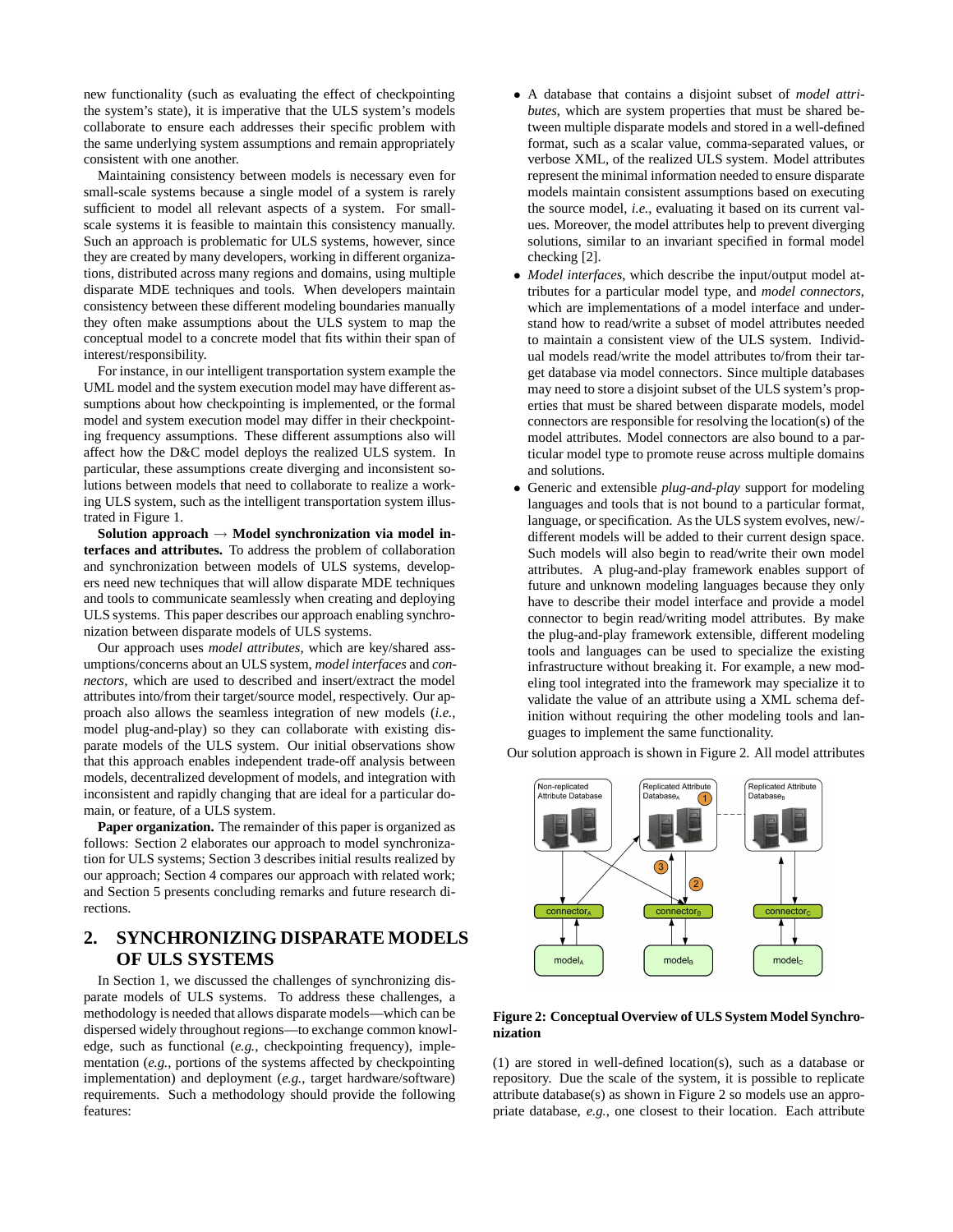database contains a disjoint subset of properties, such as properties for a specific version, concern, or feature, of the ULS system under development. When developers need to update their model (2) they use the model's corresponding connector to read the appropriate model attributes, which ensures the local working copy of the model makes assumptions consistent with those of other models.

Figure 2 also shows that model connector's write model attributes back to the attribute database. After developers finish updating the local working copy of their model, *e.g.*, evaluating their model based on the new/updated ULS system assumptions, they use the model connector (3) to write their model attributes back to the appropriate (replicated) database. Although this process could take some time to converge due to ULS system scale, it ensures that all models continue to maintain a unified view of the ULS system consistent with the changes made.

# **3. INITIAL OBSERVATIONS OF MODEL SYNCHRONIZATION**

Section 2 described our solution approach to enable disparate models to coordinate with one another in ULS systems. This section presents some initial observations of using model attributes and connectors to facilitate model synchronization.

**Support for loose coupling of modeling tools/environments/ languages.** Model attributes are pushed/pulled to/from the model, respectively, via model connectors. Since model connectors are responsible for handling model attributes, the actual models (*i.e.*, those within a developers local workspace) are not concerned with the format of the actual model attribute. This approach creates a loose coupling between disparate modeling tools/environments/ languages, such as those illustrated in Figure 3, and allows them to remain independent from each other—similar to how the *Bridge* and *Adapter* pattern [5] allow two unrelated objects to collaborate without becoming tightly coupled.

Due to the loose coupling, the disparate models can collaborate without becoming tightly coupled to other models. Moreover, we can integrate (*i.e.*, plug-and-play) new tools/environments/languages that address specific concerns of the ULS system as needed, such as the D&C modeling language for the intelligent transportation system shown in Figure 3, without breaking existing models of the ULS system.

**Trade-off analysis of ULS system properties.** Model attributes are assumptions about the ULS system's properties between multiple disparate models. Before system developers use one or more models, they must be updated with the latest properties from the model attribute database (*e.g*, the attribute repository in Figure 3). Once the models are updated, they can be evaluated to understand how the updated assumptions affect the current model, thereby enabling system developers to conduct trade-off analysis on key ULS system properties, such as understanding how different checkpointing frequencies affect end-to-end worst case execution time. Such trade-off analysis properties can be written to the model attribute database via the model connectors to preserve the learned facts about the ULS system, *e.g.*, the intelligent transportation system in Figure 3, and used by other disparate models.

**Partial knowledge of model (and system) to achieve synchronization.** A challenge of using disparate models is maintaining consistent information between them. In many cases, one model may only need a fraction of the information in another model, *i.e.*, a partial view of the system, to maintain a consistent view of the entire system. By using model attributes we alleviate the complexity of needing complete knowledge of a model (or the system) to synchronize disparate models. Since each model synchronizes itself based on its desired model attributes, which are specified via

**Multiple Heterogeneous Models** 



**Figure 3: Model Synchronization for Intelligent Transportation System**

model connectors, it only reads a subset of the model attributes stored across all attribute databases to maintain a consistent view of the system.

**Automation of the model synchronization process.** Each model interface determines what model attributes to read/written to/from the attribute repository. When the model interfaces and connectors and the actual models are stored in a well-known location for integration, such as a repository—and we assume that no two models can write the same model attribute—we can use topological sort [13] to build a dependency graph between each model based on their model attributes. This graph determines the required order that we must evaluate each disparate model to produce output model attributes needed as input model attributes for other models. By leveraging this capability, it should be possible to automatically synchronize disparate models, ensure they maintain a consistent view, and validate them based on the common assumptions specified by model attributes.

**Support for decentralized MDE.** As discussed in Section 2, model attributes are stored in a database, which could be replicated. These attributes can be spread across multiple locations, where each location stores a disjoint subset of the ULS system's model attributes. The model connectors, however, are responsible for resolving the actual location of a model attribute. Based on our model attributes and model connectors, we provide a decentralized MDE-based approach to synchronizing disparate models.

#### **4. RELATED WORK**

This section compares our work on synchronizing the assumptions between different models of a ULS system with related work on model synchronization. Prior work on modeling has largely focused on small-scale systems where a single model or tool is sufficient. Since ULS systems do not fit this single model/tool mold, we do not compare with these existing monolithic modeling techniques.

Zave et. al [16] describe techniques for collaborating between disparate models in the domain of formal specification and verification of programs. Their solution mapped all models to a common simplified predicate logic—similar to the MetaObject Facility for domain-specific modeling languages. Although this approach